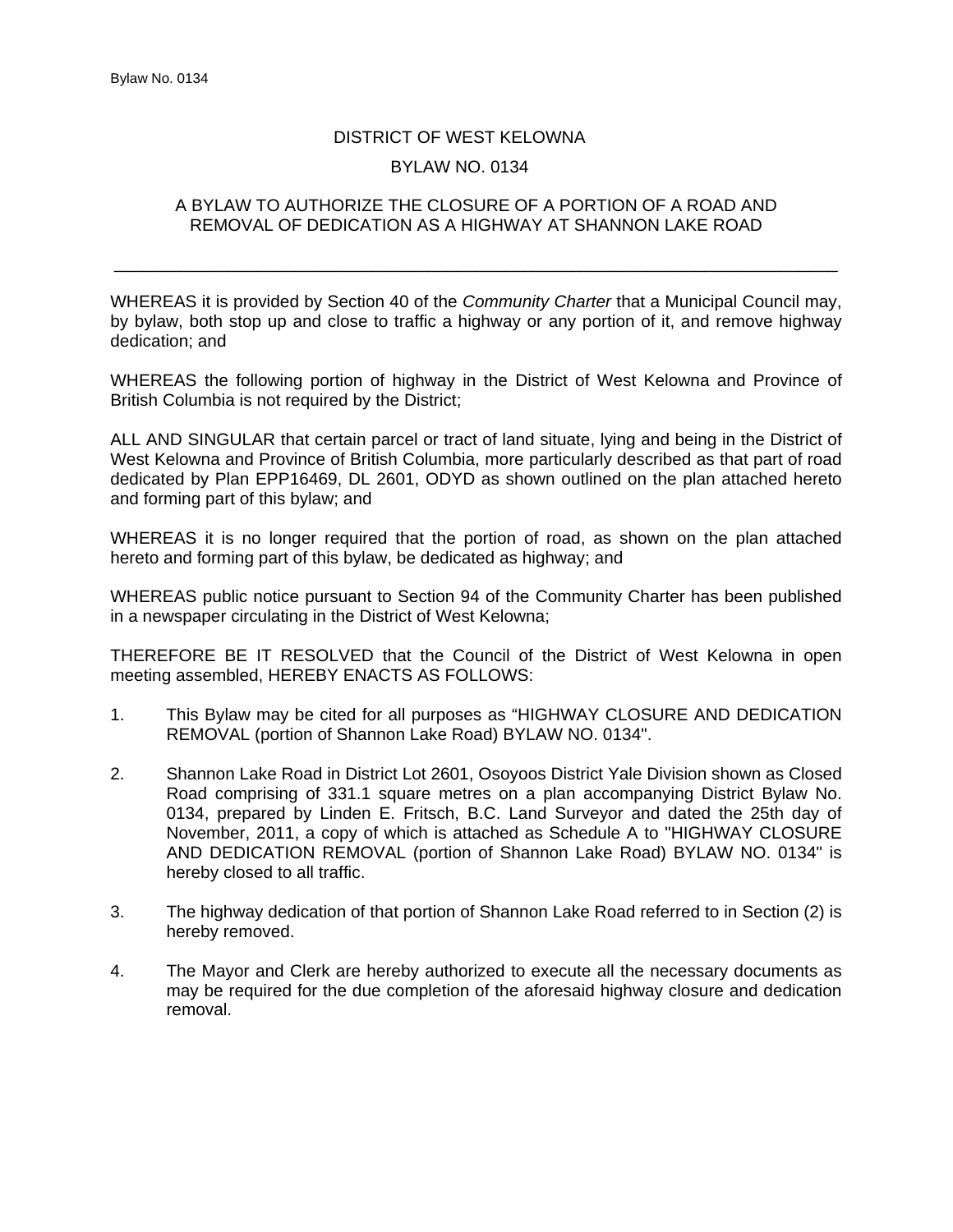## PASSED FIRST READING, DECEMBER 6, 2011 PASSED SECOND READING, DECEMBER 6, 2011 PASSED THIRD READING, DECEMBER 13, 2011

Notice of intention to proceed with this bylaw was published on the 12 day of January, 2012 and the 19 day of January, 2012 in the Westside Weekly newspaper, circulating in the District of West Kelowna, pursuant to Section 94 of the *Community Charter*.

 $\overline{a}$ 

 $\overline{a}$ 

ADOPTED, JANUARY 24, 2012

'DOUG FINDLATER'

Mayor

'TRACEY BATTEN'

Clerk